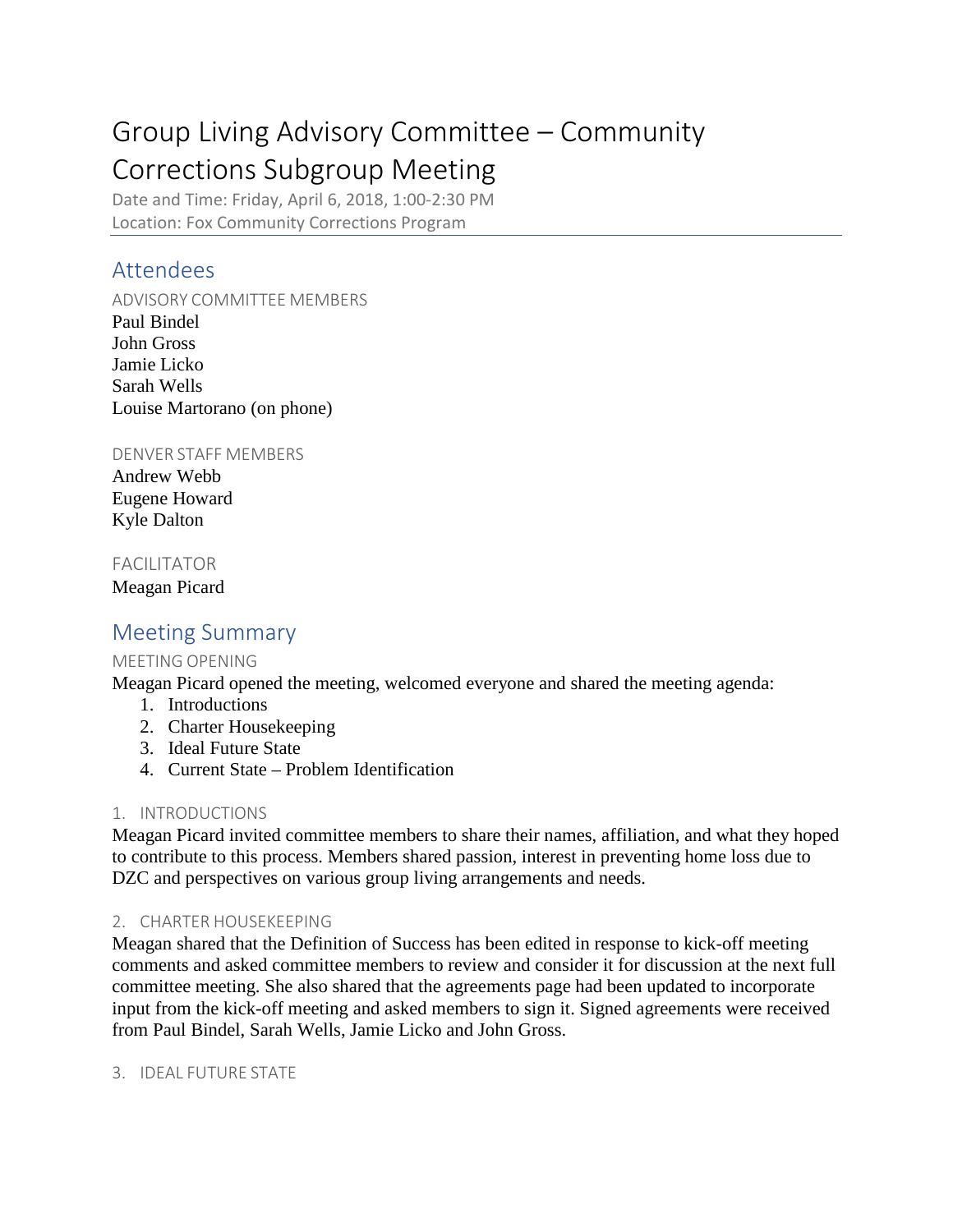Meagan shared that we have a worksheet to help guide this process but will start with where we want to be in our future state. Participants shared:

- More accessible/affordable/accommodating housing, meaning that the DZC should allow for a range options with accommodations for various needs that are accessible across all income levels
- Allow for rental collective/cooperative housing to be an option (see MN cooperative housing code)
	- o Want various options within this arrangement, such as limited equity options
- Enable pathways to ownership for more than just single family homes
- Allow for boarding houses in more zone districts
- DZC makes room for people who want to live together
- Want a way to keep people in their homes; prevent displacement and trauma that comes with it
- Keep cultural vibrancy; allow interesting spaces to exist in Denver
- Allow live/work arrangements
- Identify pallet of options that are less restrictive than existing code
- Consider any need to provide for safety of young people in adult group living spaces are different parameters suitable for artists versus families?
- Enable group living options throughout Denver not just in a few neighborhoods; RiNO invites all and would like to see that in more neighborhoods
	- o "huge education need here" encourage education
- Enable some neighborhoods, like RiNO, to go above and beyond
- Limit NIMBY barriers treat all neighbors with respect
	- o Group living in these situations perceived as likely to have parties and create parking challenges
- Work with best practices and trail blaze when needed
- Enable a welcoming and supportive place for artists
- Don't follow Boulder's registered co-op process
	- o Too complex (80-page application); make options possible to access through more simplified process
	- o Parking issues
	- o Doesn't allow parent-child shared rooms

During the discussion, several group living definitions were discussed and clarified. Group understanding is as follows:

- Co-housing: apartment buildings with shared meeting/work space (currently allowed and isn't considered group living; lots of co-housing exists but may not be affordable)
- Boarding houses: owned and managed by one person with rented guest rooms
- Collective/cooperative housing, bedroom rented with shared bathroom/kitchen
	- o Often intentional communities with shared community responsibilities
	- o Variations exist, including rental versus ownership limited equity options is one variation (handout on this arrangement to be emailed to subgroup)